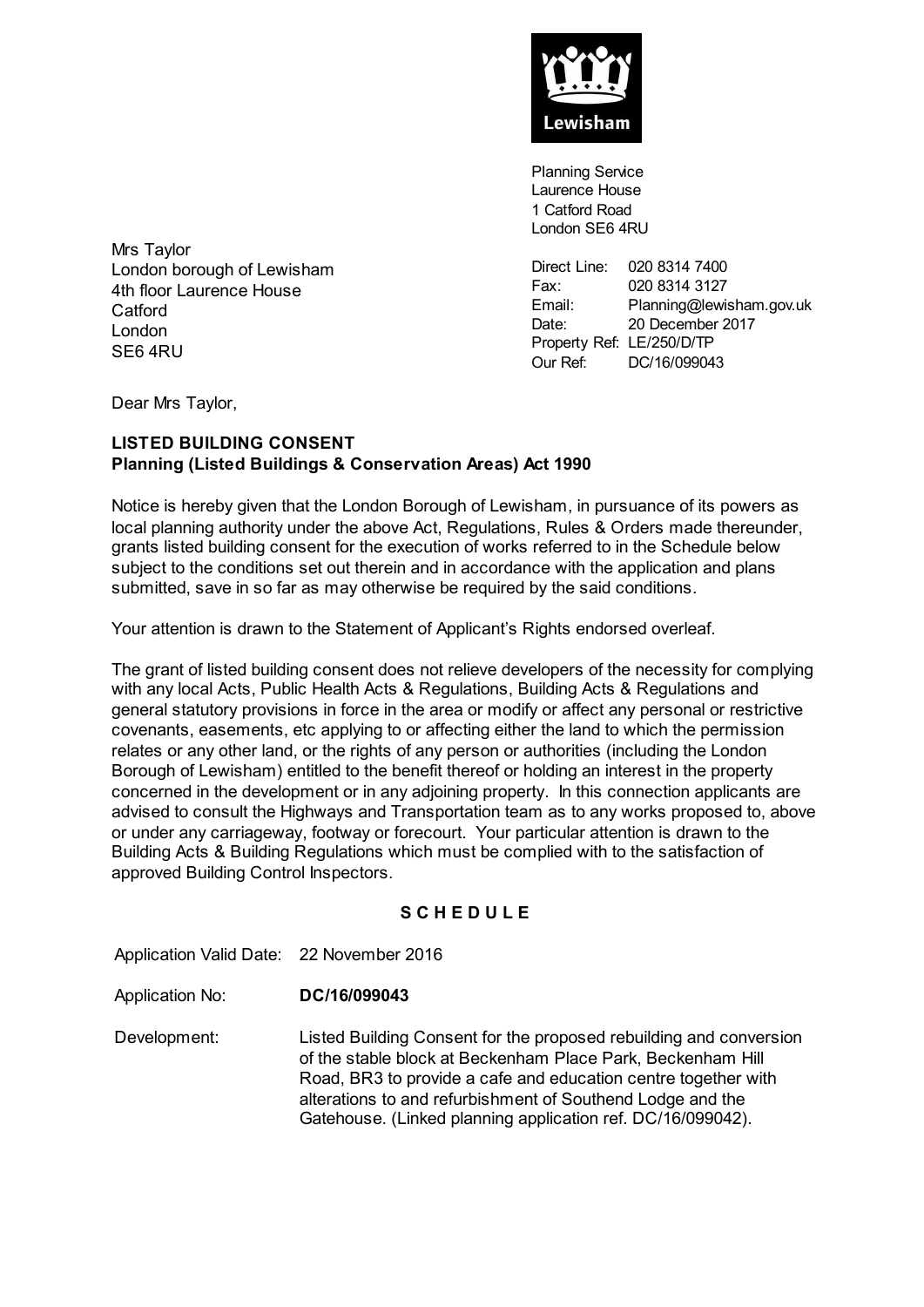#### **C O N D I T I O N S**

1. The development to which this permission relates must be begun not later than the expiration of five years beginning with the date on which the permission is granted.

**Reason:** As required by Section 18 of the Planning (Listed Buildings and Conservation Areas) Act 1990.

2. The development shall be carried out strictly in accordance with the application plans, drawings and documents hereby approved and as detailed below:

DEM-100 Existing Stable Block, EX-100 Existing Stable Block, EX-200 Existing Stable Block Elevation, PL-105, Pl-106, PL-107, PL-108, PL-109, PL-150, PL-151, PL-152, PL-155, PL-156, PL-157, PL-160, PL-200, PL-201, PL-300, REP-100, REP-100, REP-200, REP-250, REP-251, REP-252; EX-151; EX-251; EX-252; EX-250 (Southend Lodge elevations as existing); EX-250 (Gatehouse and Southend Lodge elevations as existing); Cleveland -01; Cleveland -02; LD\_PLN\_301A; LD\_PLN\_304A; LD\_PLN\_305A; LD\_PLN\_215A; LD\_PLN\_216A; LD\_PLN\_217A; LD\_PLN\_218A; LD\_PLN\_219A; LD\_PLN\_220A; LD\_PLN\_221A; LD\_PLN\_210A; LD\_PLN\_211A; LD\_PLN\_212A; LD\_PLN\_000A; LD\_PLN\_001; LD\_PLN\_002A; LD\_PLN\_402A; LD\_PLN\_403A; LD\_PLN\_407A; LD\_PLN\_408A; LD\_SEC\_500A; LD\_SEC\_501A; PL-100 Rev F; PL-105 Rev C; REP-252; PL-251; PL-250; PL-108 Rev P1 (received 15th May 2017); (90)LD 103; (90)LD 104; (90)LD 105; PL-200 Rev D (received 11th July 2017); (90) LD 101 R01; (90) LD 102; (90) LD 107; 6429\_LD\_PLN\_302 (received 31st August 2017).

**Reason:** To ensure that the development is carried out in accordance with the approved documents, plans and drawings submitted with the application and is acceptable to the local planning authority.

3. During the carrying out of the works to the listed buildings hereby approved, if hidden historic features are revealed, works shall be halted in the relevant area of the building and the Local Planning Authority shall be notified immediately. Failure to do so may result in unauthorised works being carried out and an offence being committed.

**Reason:** To ensure that the works are carried out sensitively in the interest of the special character of the area and/or building, in accordance with policy CS16 Conservation areas, heritage assets and the historic environment of the Core Strategy 2011 and policies DM Policy 36 New development, changes of use and alterations affecting designated heritage assets and their setting: conservation areas, listed buildings, schedule of ancient monuments and registered parks and gardens and DM Policy 38 Demolition or substantial harm to designated and non-designated heritage assets.

- 4. Prior to the commencement of the development hereby approved, details of the following construction materials to be used on the listed buildings shall be submitted to and approved in writing by the Local Planning Authority:
	- *-* a sample of the type of roofing material proposed;
	- treatment of gables and cappings;
	- treatment of verges and barge boards and so forth;
	- leadwork details (in accordance with LDA good practice) to both the stables and gatehouses;
	- the means of ventilating the roof;
	- flues, vents or other pipework piercing the roof (and decorative finish);
	- treatment of external vestibules;

**Reason:** To ensure a sympathetic appearance for the new work and in the interest of the special character of the area and/or building, in accordance with policy CS16 Conservation areas, heritage assets and the historic environment of the Core Strategy 2011 and policies DM Policy 36 New development, changes of use and alterations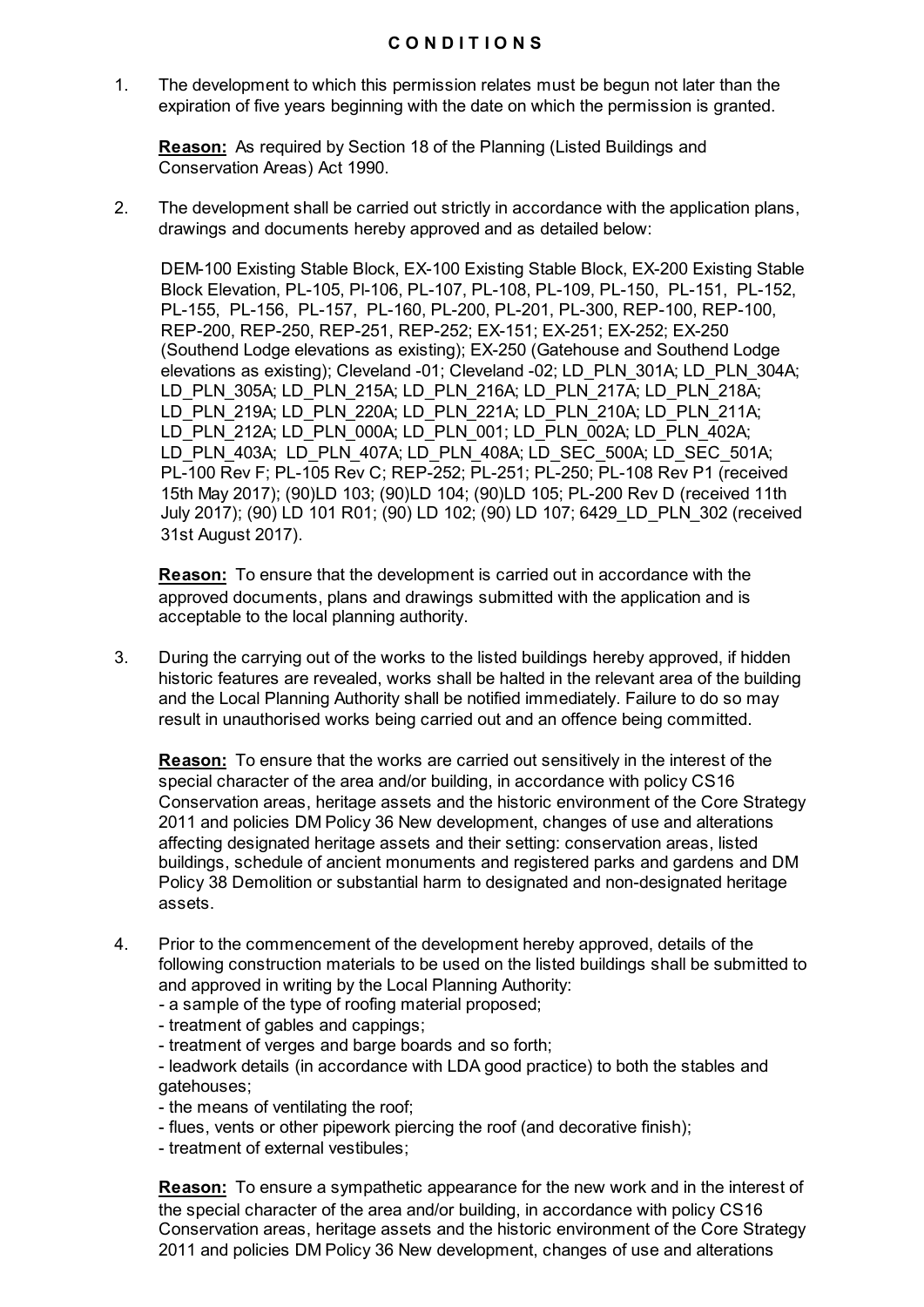affecting designated heritage assets and their setting: conservation areas, listed buildings, schedule of ancient monuments and registered parks and gardens and DM Policy 38 Demolition or substantial harm to designated and non-designated heritage assets.

5. Prior to the commencement of the development hereby approved, full details, including samples and method statements, of the materials to be used externally and internally including repairs to the surfaces of the buildings, shall be submitted to and approved by the Local Planning Authority, in writing.

For all new facing brickwork, sample panel(s) and sample areas of repair shall be provided on site to show the proposed types, sizes, colour and texture face-bond of the proposed bricks andthe pointing, mortar mix, joint thickness and finish profile. The approved sample panel(s) shall be retained on site until the work is completed and the Condition is discharged.

The works shall be carried out in accordance with the approved details and retained and maintained thereafter

**Reason:** To ensure a sympathetic appearance for the new work and in the interest of the special character of the area and/or building, in accordance with policy CS16 Conservation areas, heritage assets and the historic environment of the Core Strategy 2011 and policies DM Policy 36 New development, changes of use and alterations affecting designated heritage assets and their setting: conservation areas, listed buildings, schedule of ancient monuments and registered parks and gardens and DM Policy 38 Demolition or substantial harm to designated and non-designated heritage assets.

Yours sincerely

La

Emma Talbot Head of Planning